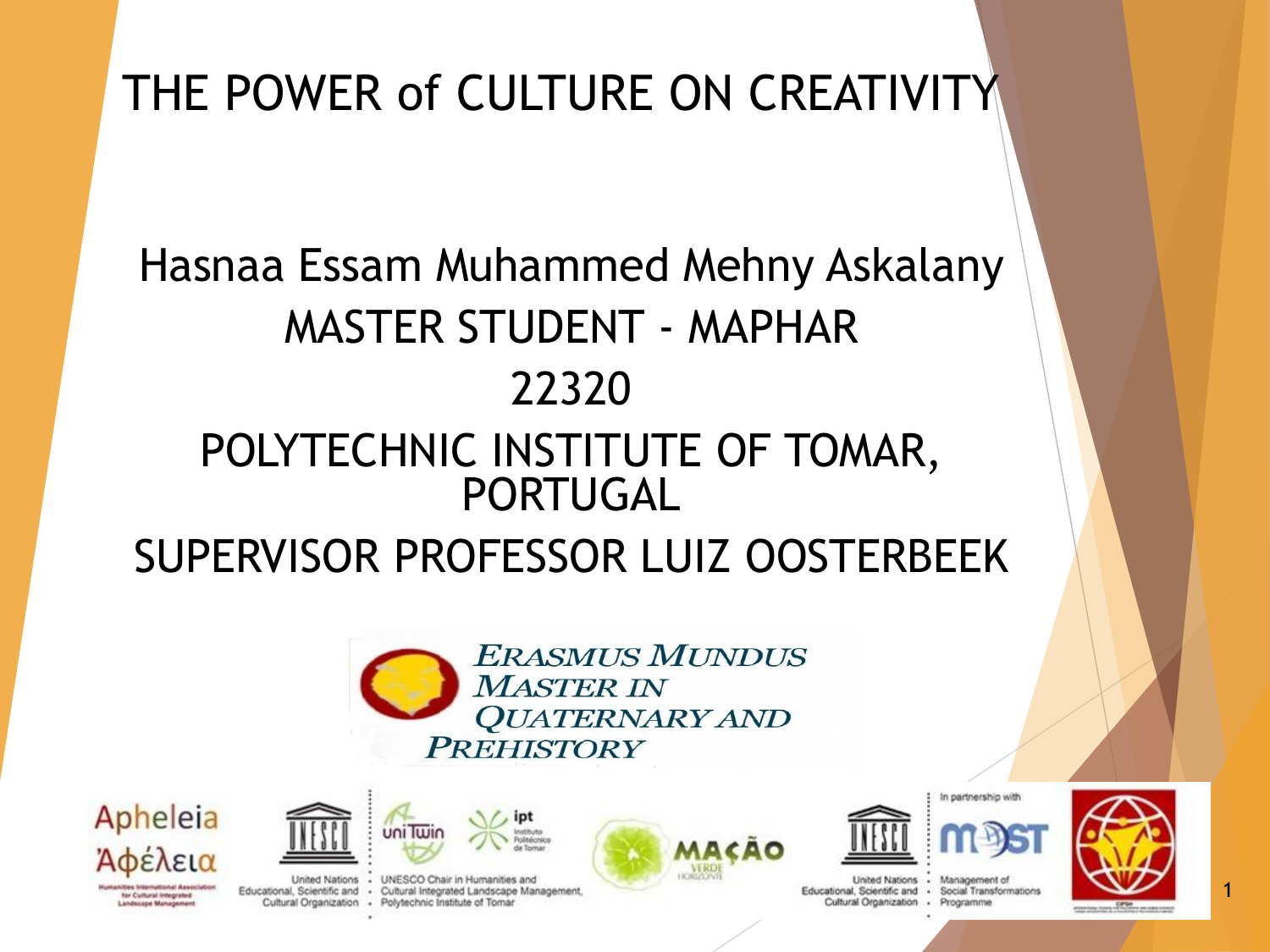### Method of work

- Is trying to answer some questions such as
	- $\triangleright$  What is the definition of creativity, and why we do not have a standard one ?
	- How some factors like culture, society, and art can affect on creativity ?
	- $\triangleright$  What are the results that we can have from creativity on individual and social aspects ?

#### Type of resources

- Online journal articles, handbooks, psychology Encyclopedia related to creativity, culture, society and art:
	- In order to revise different points view of authors, as they represent different elements that lead to creativity and understand problems such as how the society prefer practical science on intangible skills that lead to create a gap in future .
	- Understanding the relationship between art and creativity and suggestions on how art can be a method to create new opportunities in society.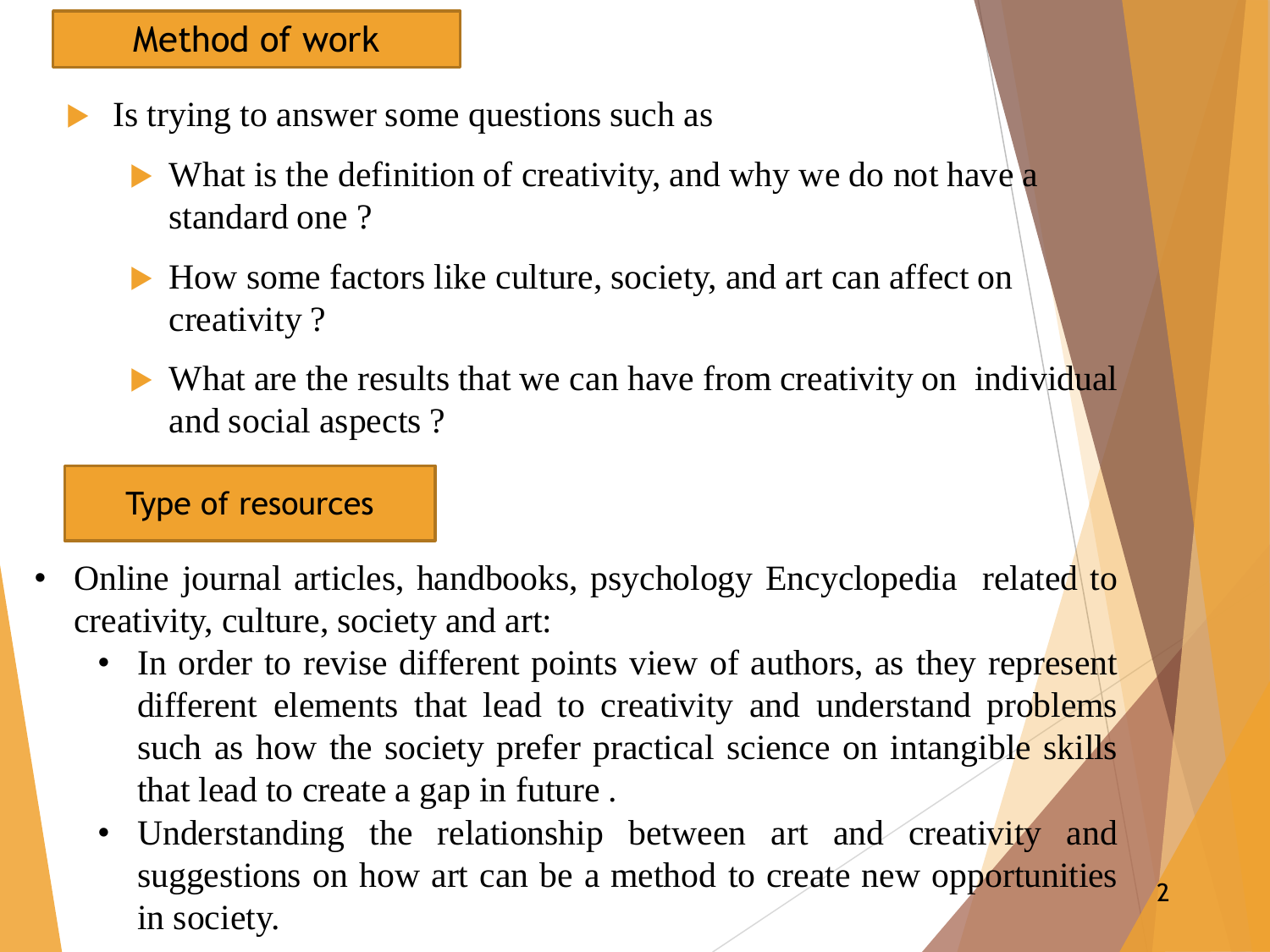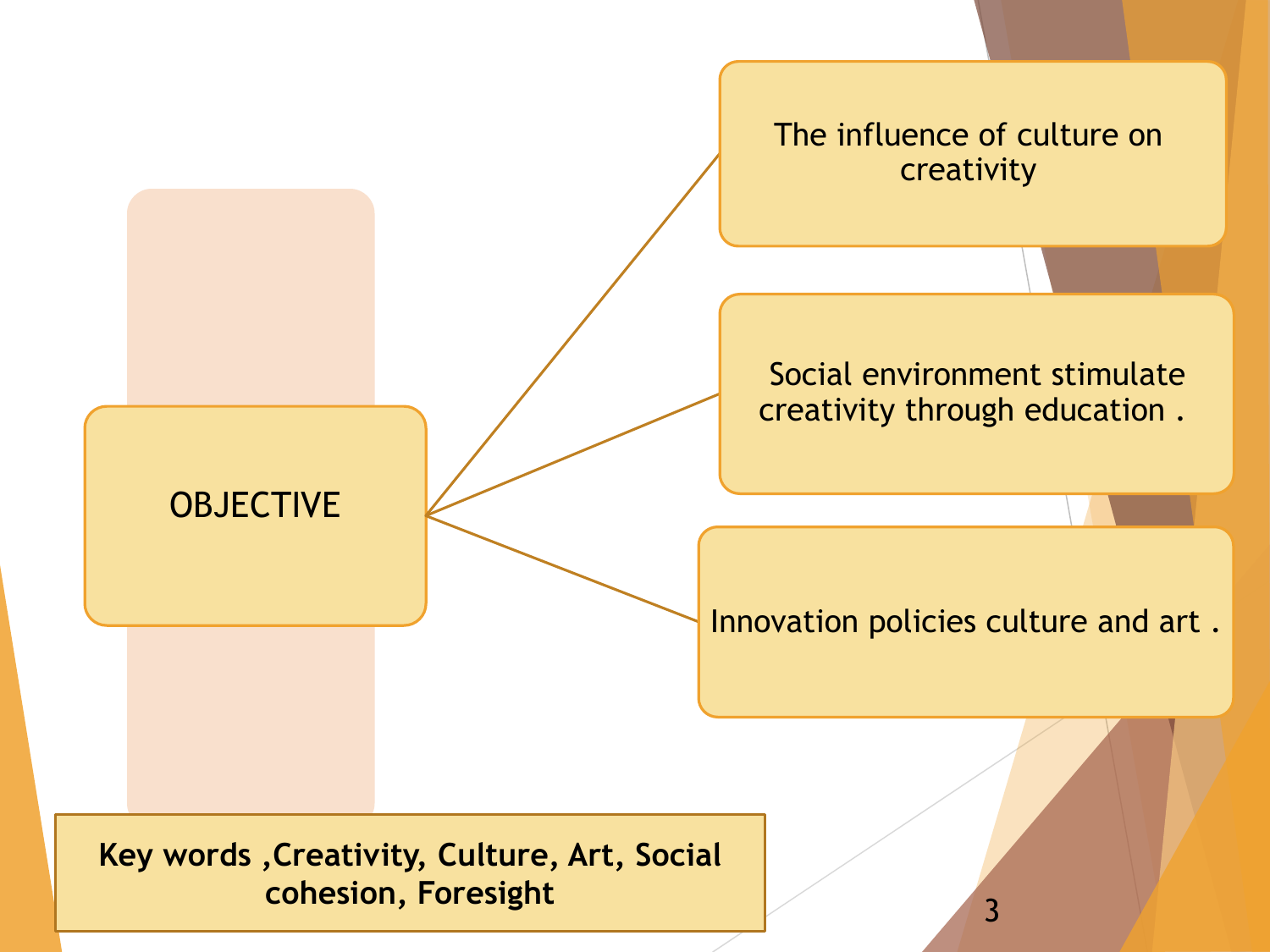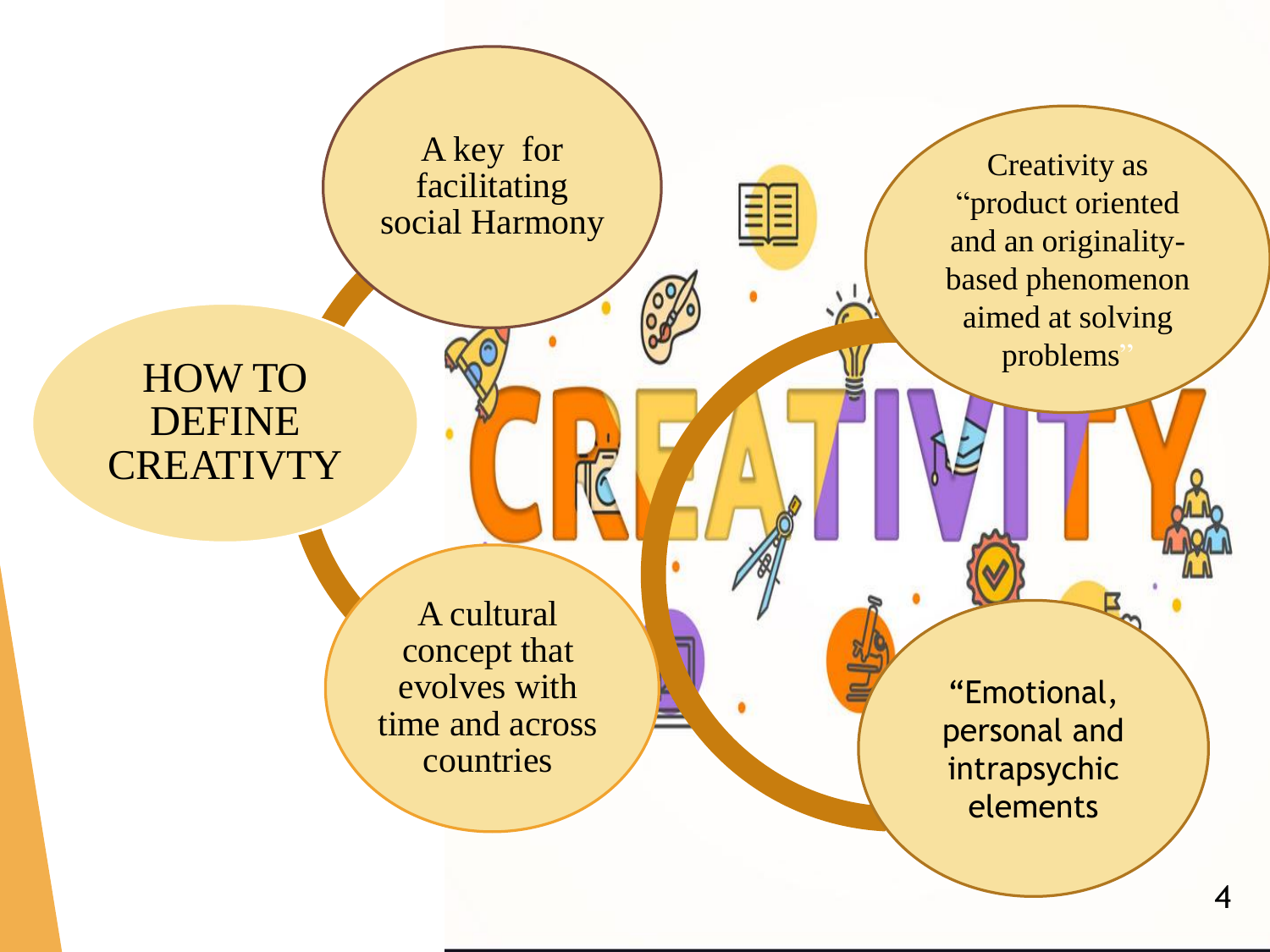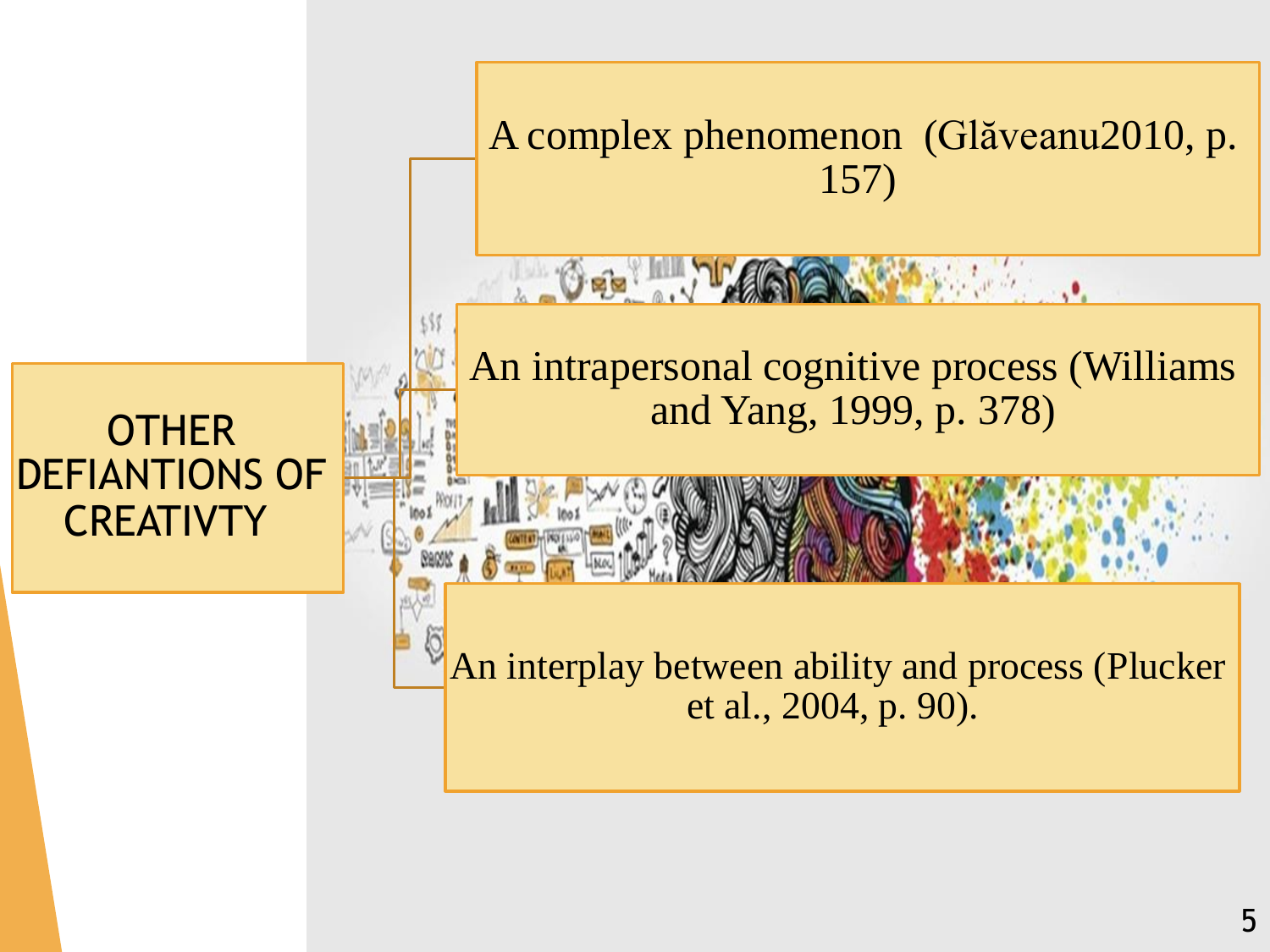# **THE RELATIONSHIP BETWEEN CULUTRE AND CREATIVITY , CULTURE AS A SOURCE OF CREATIVITY**



 $\mathcal{L}_{\mathcal{L}}$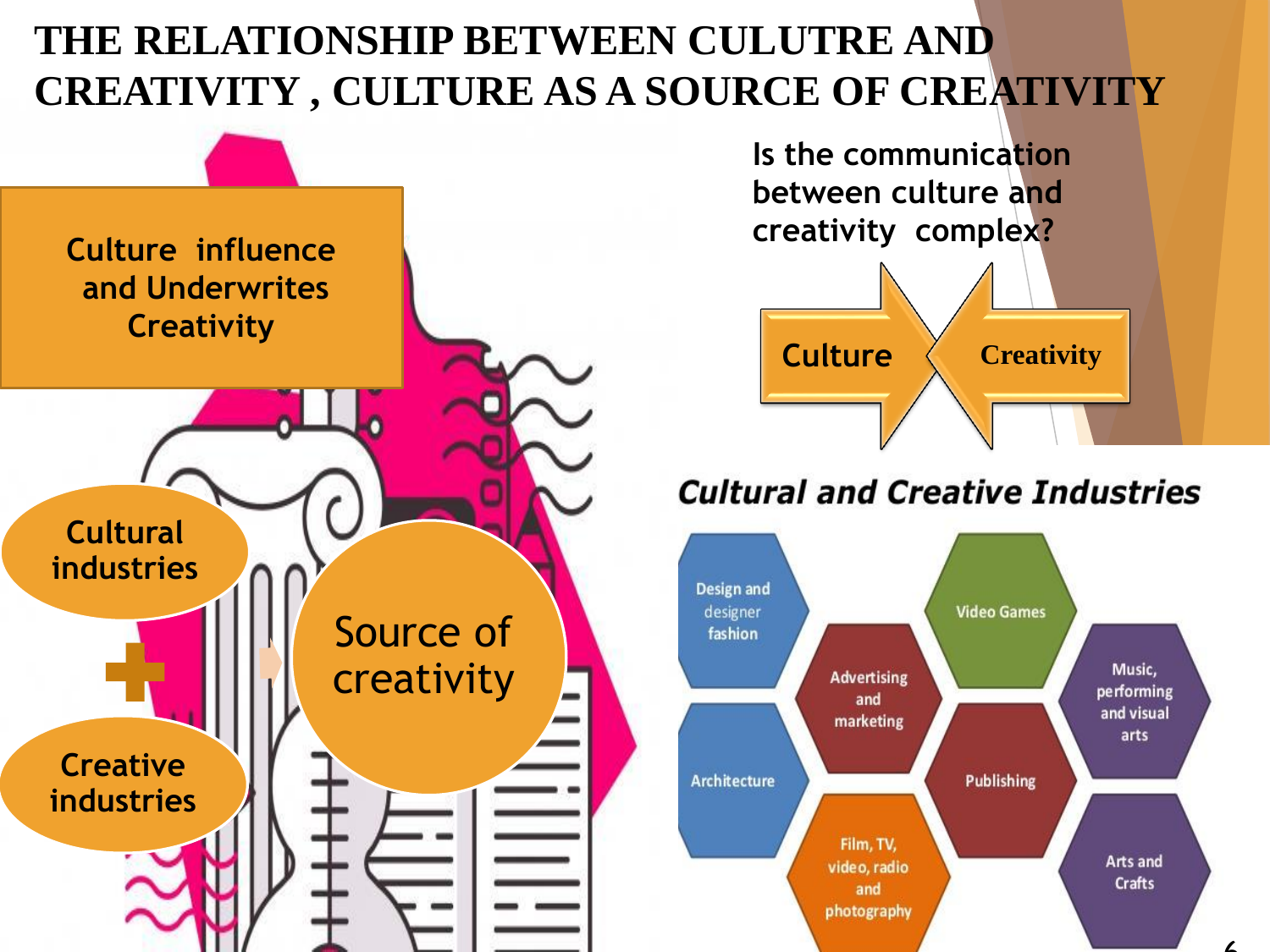## SOCITEY AS A SOURCE OF **CREAIVTY**

Society before and now towards creativity

Practical science and intangible skills , solution.



**7**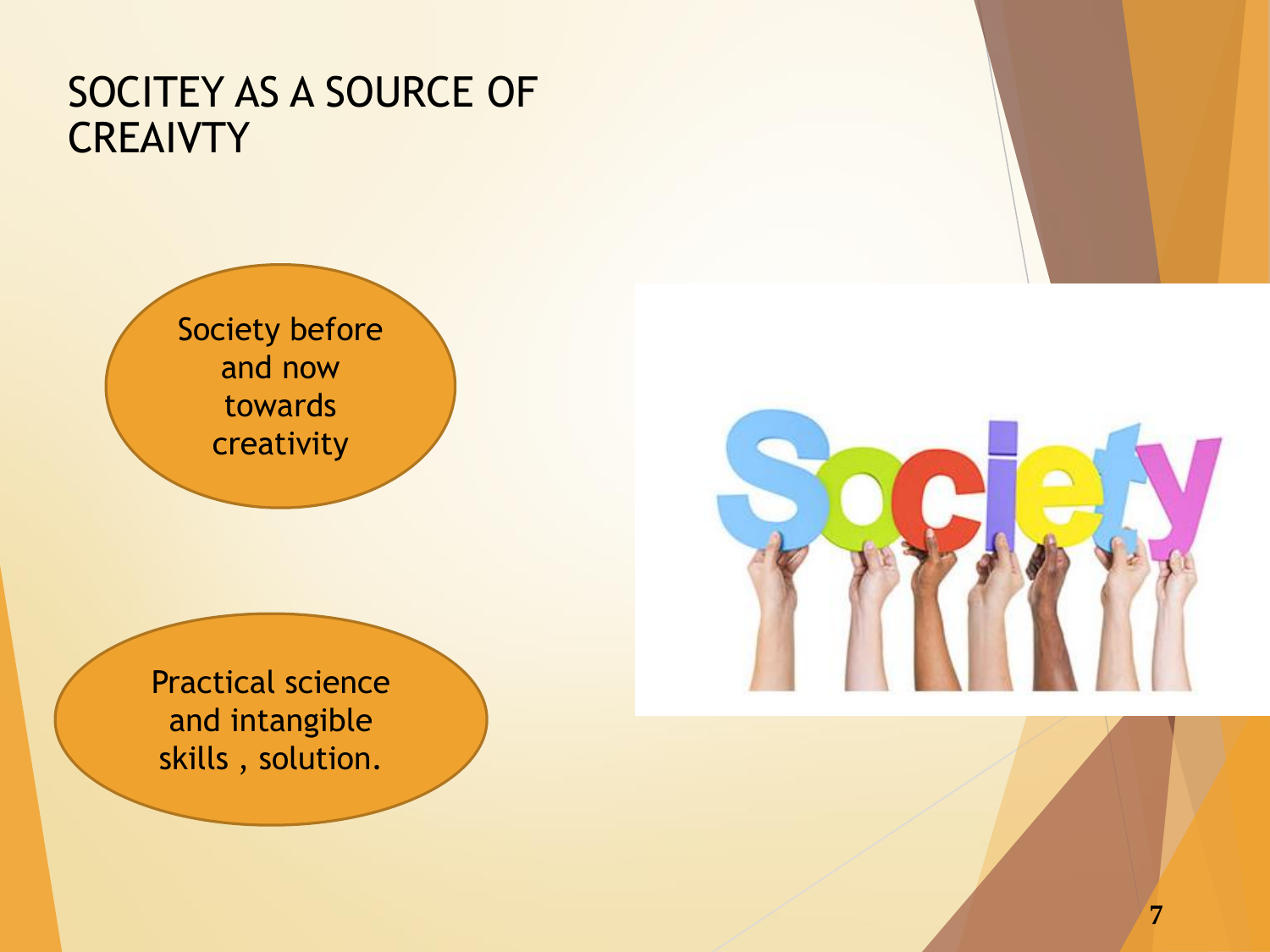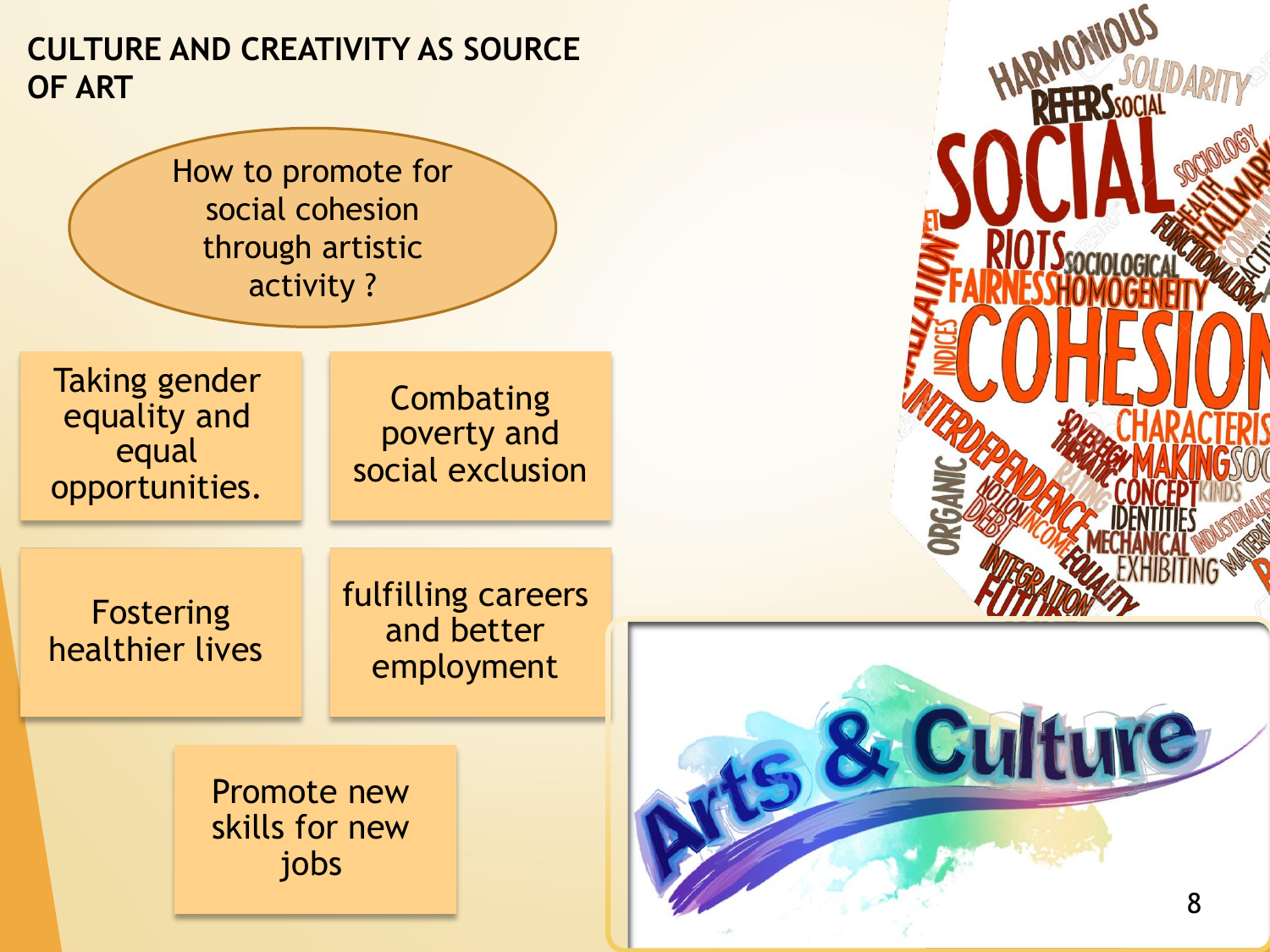**CONCLUSION** 

**Foresight aspect, as the result of creativity and cultural on individual**

Innovate new approaches where the individual and society are the targets